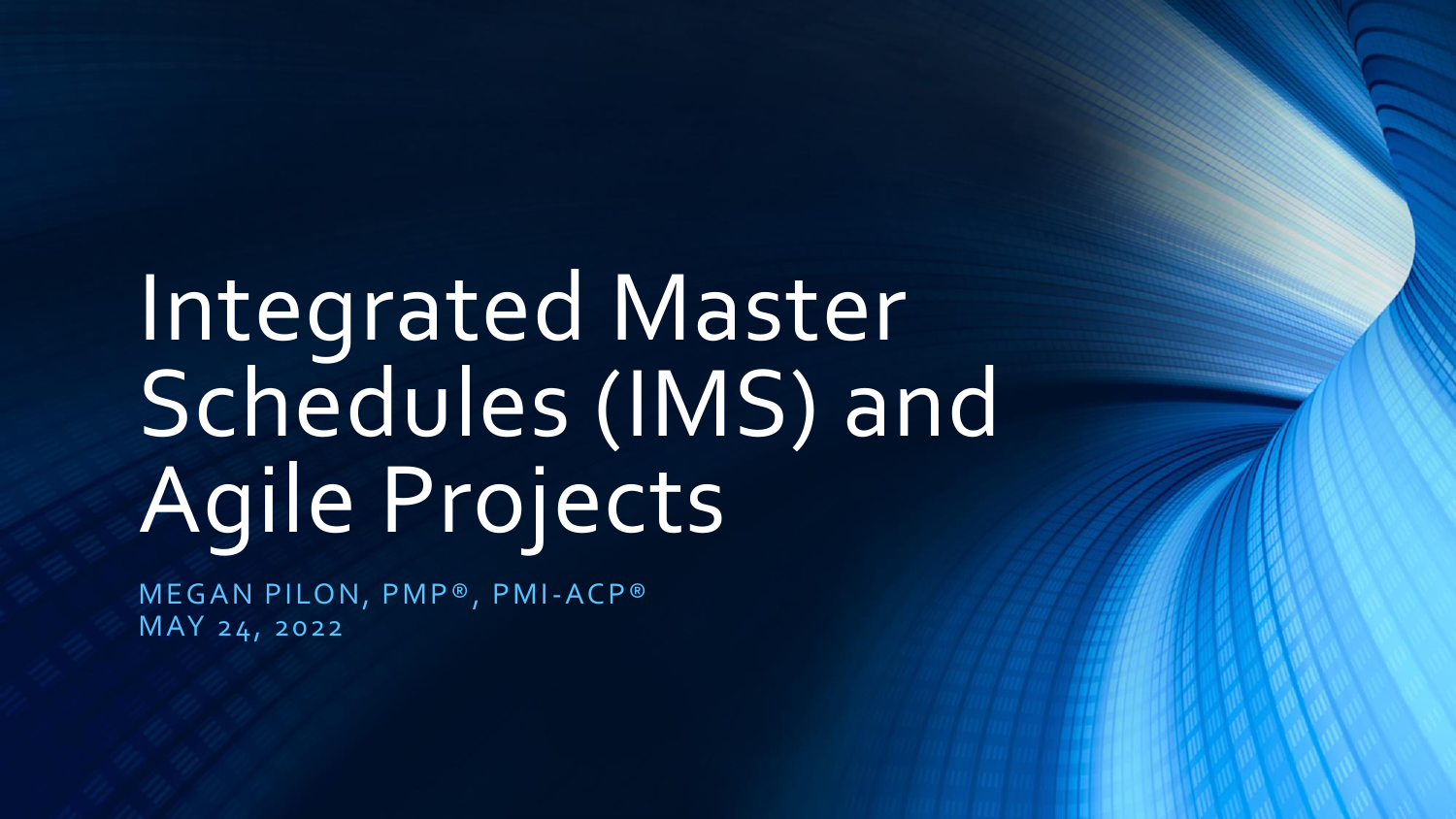# Megan's Background

- Managed first project in 1995
- 1997 started managing project to replace an existing mission critical system
- 2002 attended a conference that was all about agile, began introducing concepts to organization
- 2004 worked on a program that implemented the Microsoft Solutions Framework (team model was program management, product management, development, test, release management, user experience and product management)
- Project Management Professional 2008
- Project Management –Agile Certified Practitioner 2017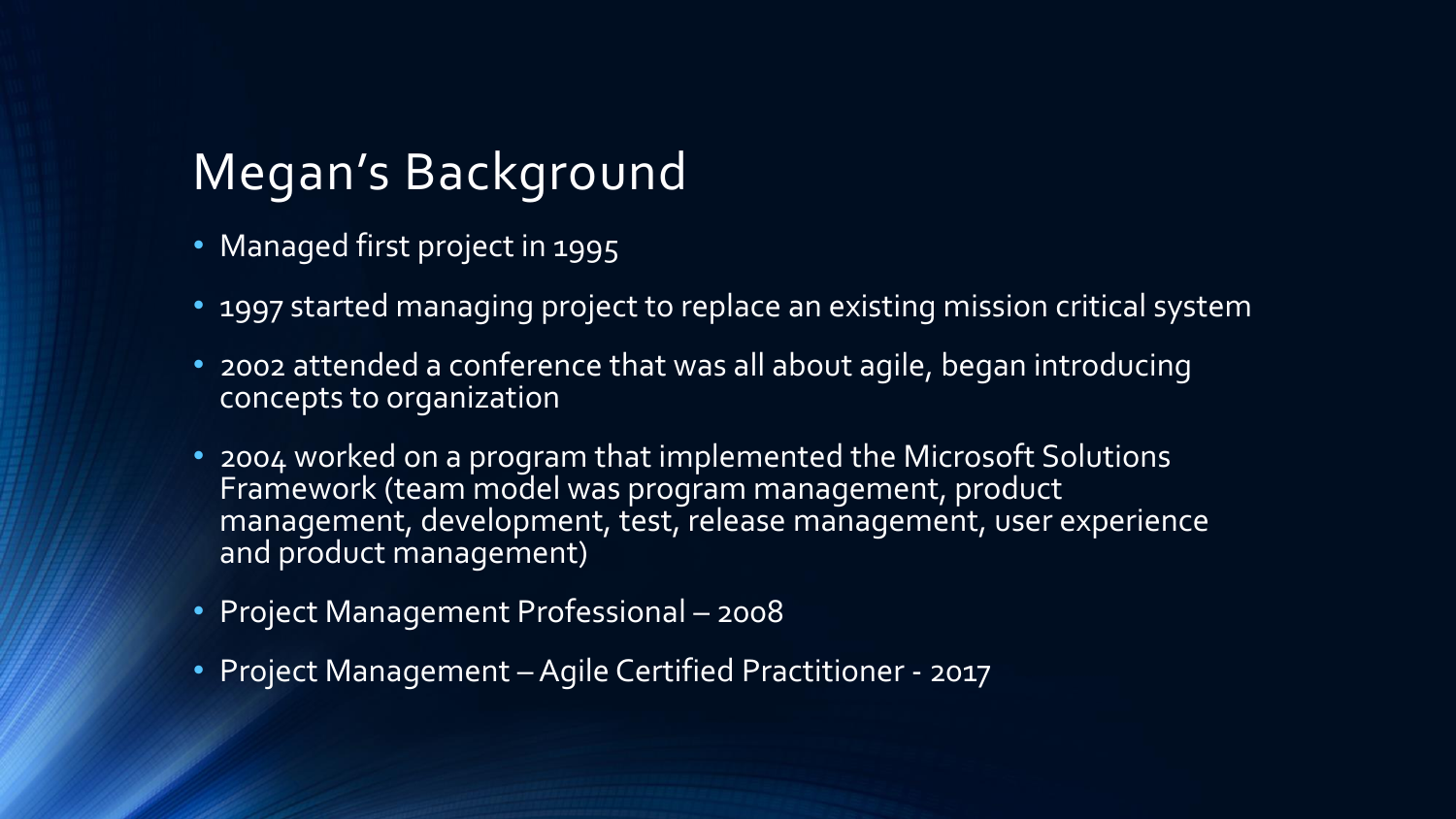#### What is an Integrated Master Schedule

- An integrated master schedule is an integrated and networked multilayered schedule of program tasks required to complete the work effort of the program.
- It is a way to show the big picture view of what is going on.
- It integrates all sub-schedules.
- It can include a master list of milestones across multiple projects.
- It is developed from a work breakdown structure.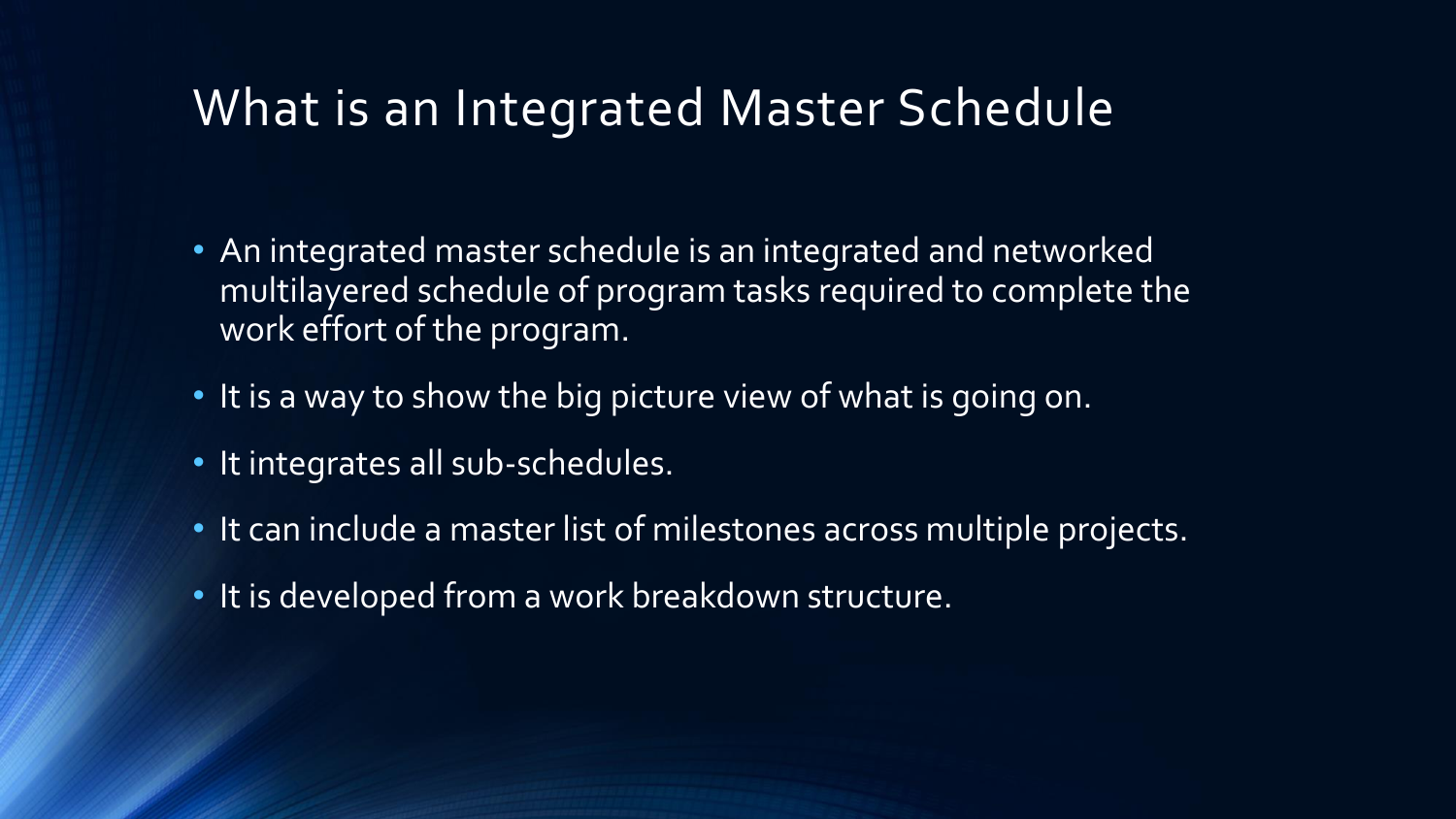#### What is the purpose of an IMS?

- A systematic way to track program progress.
- A tool for monitoring the program critical path.
- A communication tool for program reporting.
- Identify and assess actual progress to planned progress.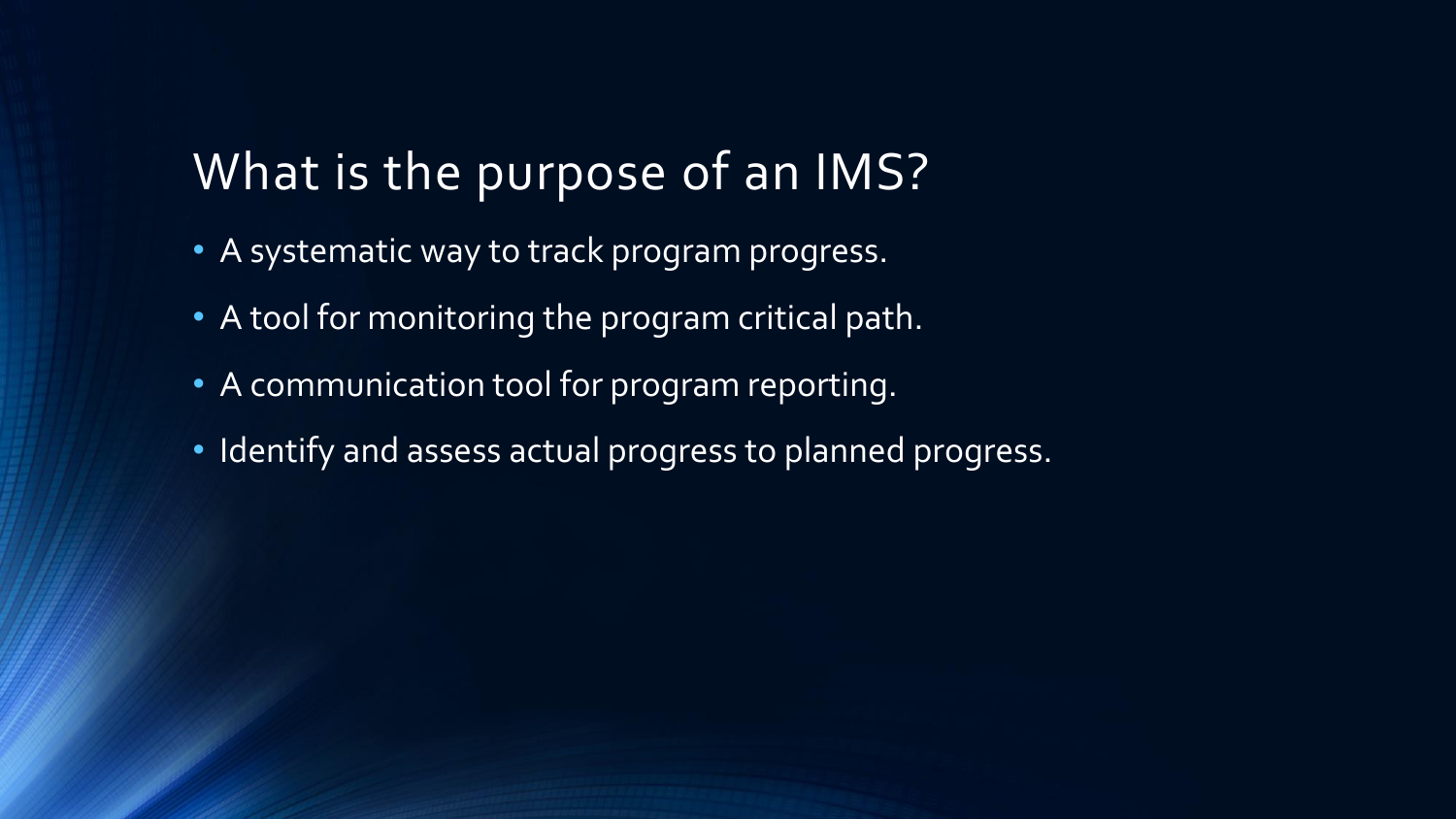# Agile Planning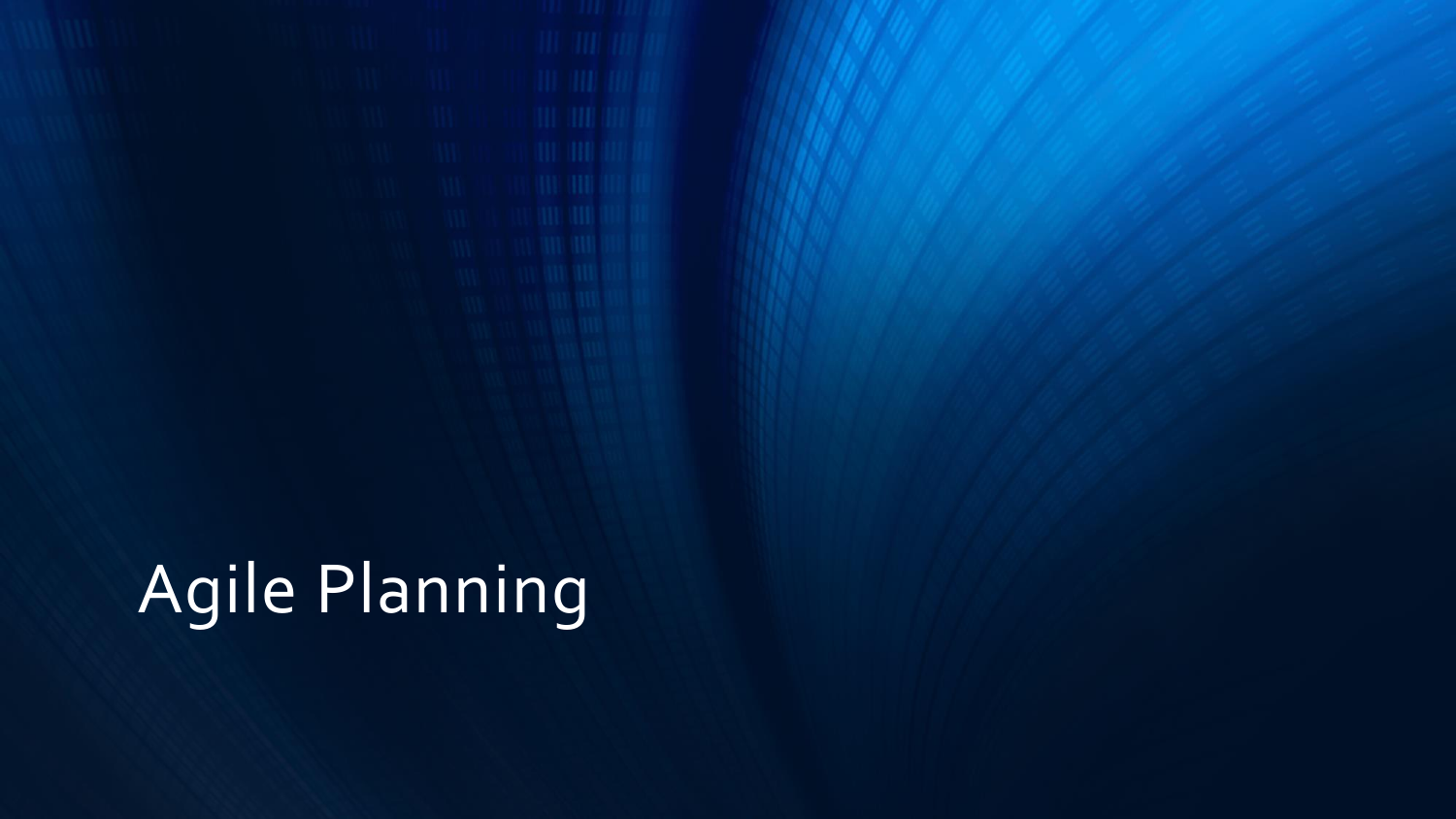## Agile Planning Onion



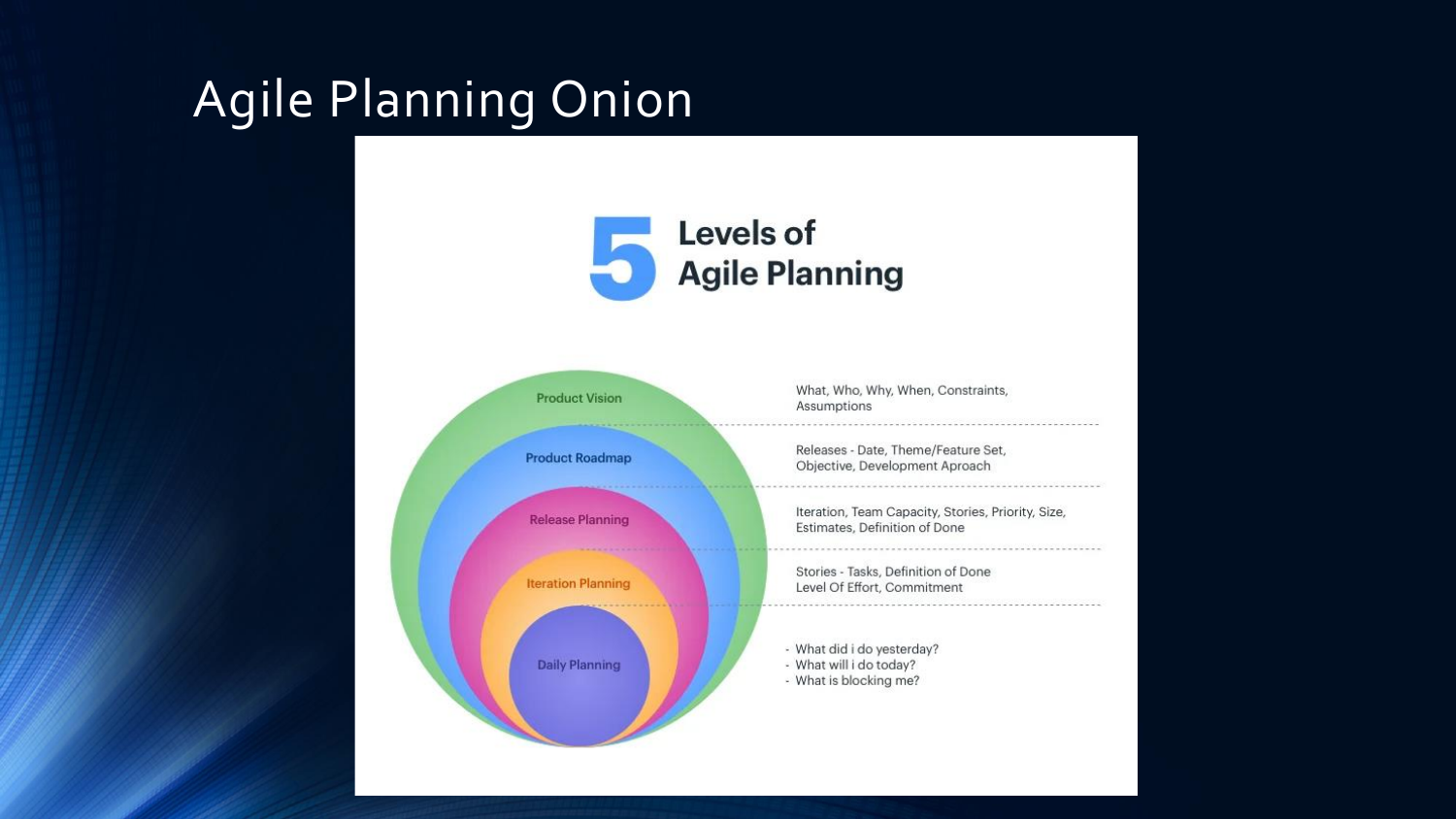#### WBS might look like this

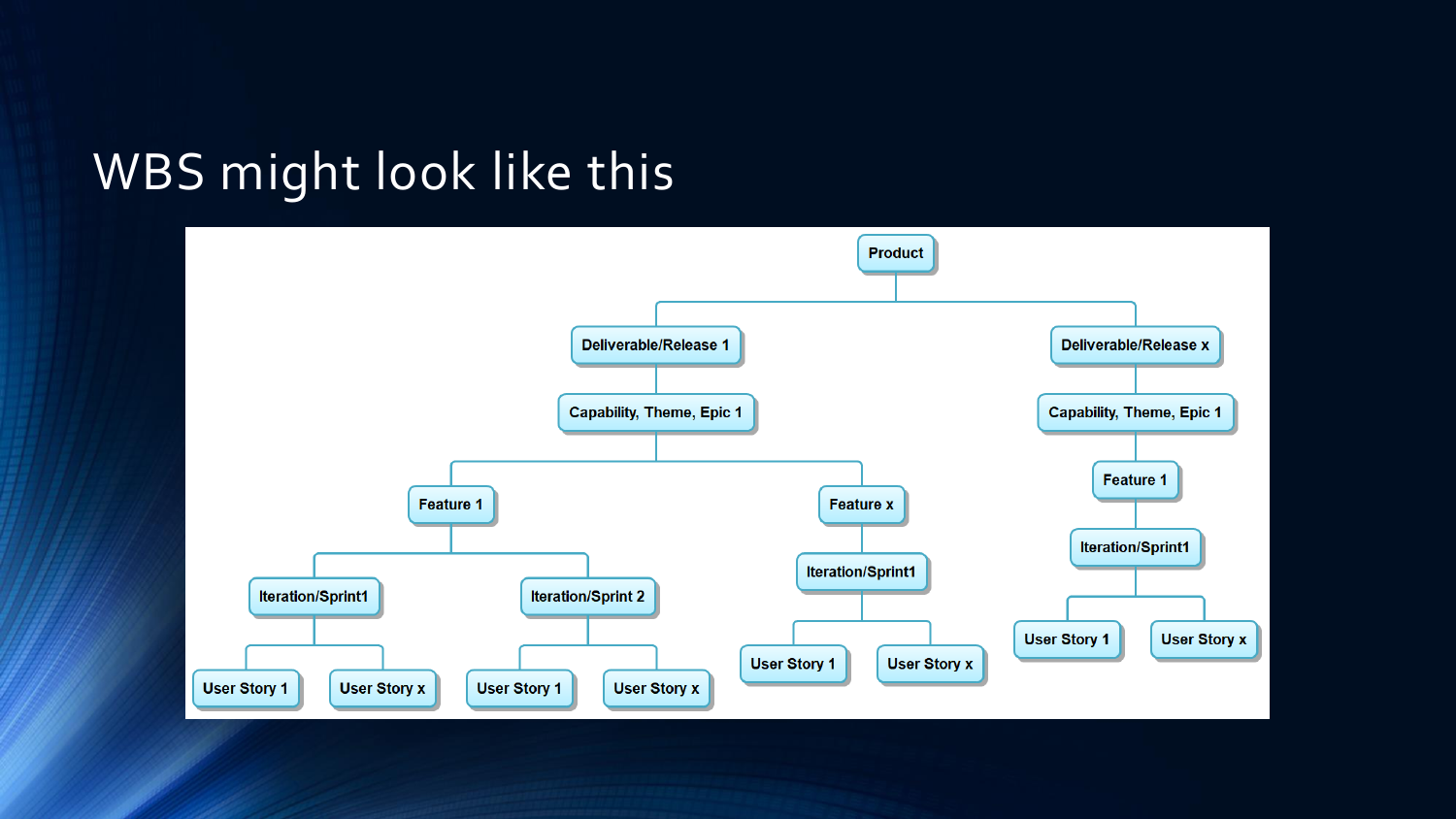| <b>Planning Level</b>     | <b>Planning</b><br><b>Frequency</b>                 | <b>Planning Horizon</b> | <b>Planning</b><br><b>Precision</b>          | <b>Planning Artifact</b>                                          | <b>Included in IMS?</b>                                                                 |
|---------------------------|-----------------------------------------------------|-------------------------|----------------------------------------------|-------------------------------------------------------------------|-----------------------------------------------------------------------------------------|
| <b>Product Planning</b>   | Project Startup,<br>update<br>throughout<br>project | <b>Project Duration</b> | <b>Epics/Capabilities</b><br><b>Releases</b> | Product Backlog,<br>Product Roadmap,<br>Minimal Viable<br>Product | Yes<br><b>Epics/Capabilities</b><br>to releases $-$                                     |
| <b>Release Planning</b>   | <b>Each Release</b>                                 | Release                 | <b>Feature/Stories</b>                       | <b>Product Backlog</b><br>update, Release<br>plan                 | Yes, IMS planning<br>of features.<br>Networking them<br>to capabilities and<br>releases |
| <b>Iteration Planning</b> | <b>Each Iteration</b>                               | <b>Weeks</b>            | Stories/tasks                                | <b>Iteration Backlog</b>                                          | As they relate to<br>the planned effort<br>of the work<br>needed for feature            |
| Daily Planning            | Daily                                               | Day                     | <b>Tasks</b>                                 | Updated iteration<br>backlog                                      | No, Update story<br>status.                                                             |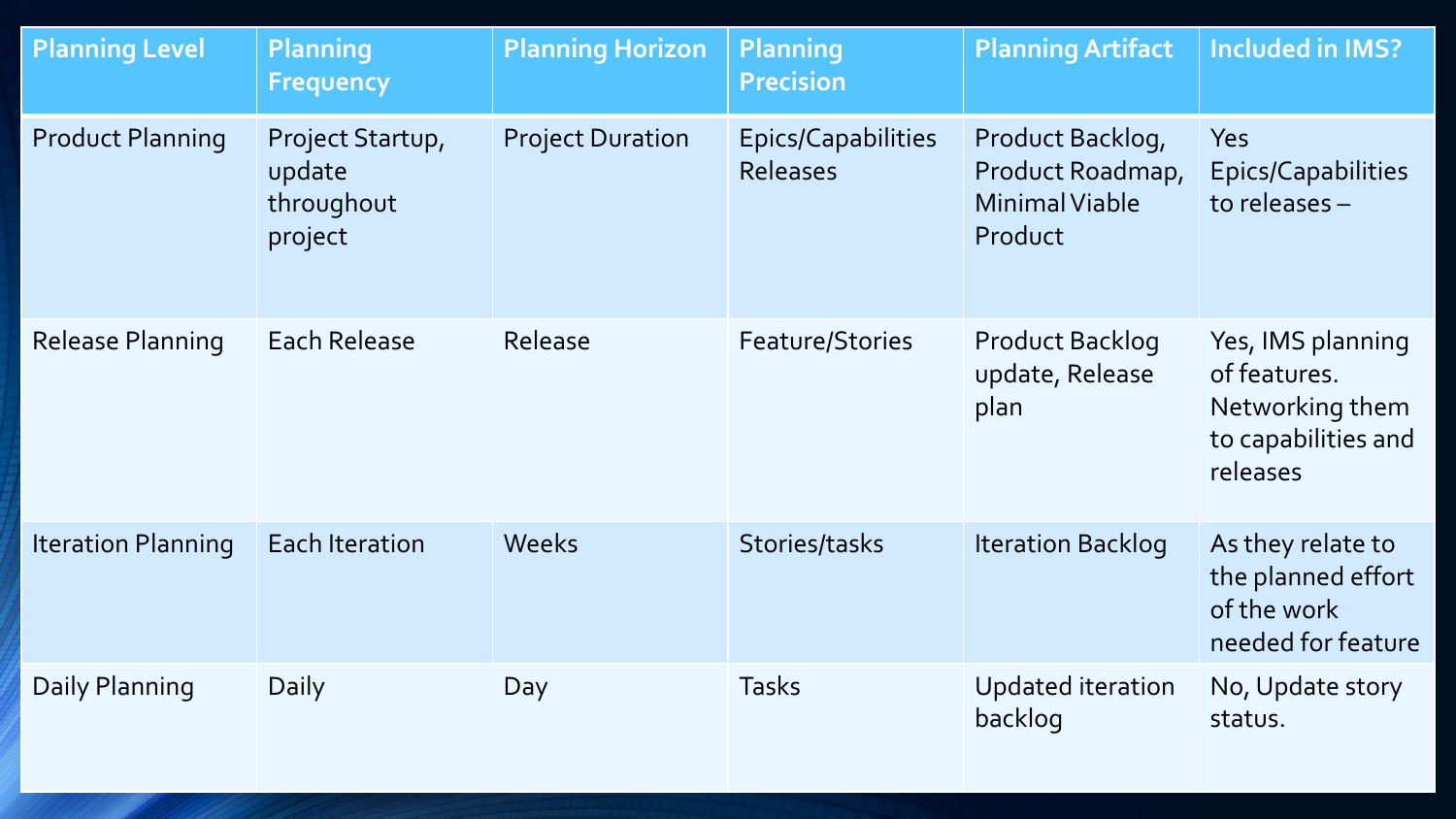# Measuring Progress of Features

• Feature Percent Complete =

Total Completed Weighted Stories (SP)/ Total Planned Weighted Stories (SP)

• Feature Remaining effort =

(Total Planned SP –Total Completed SP) x

Total Hours for Iteration to date/Total Completed SP

\*SP = Story Points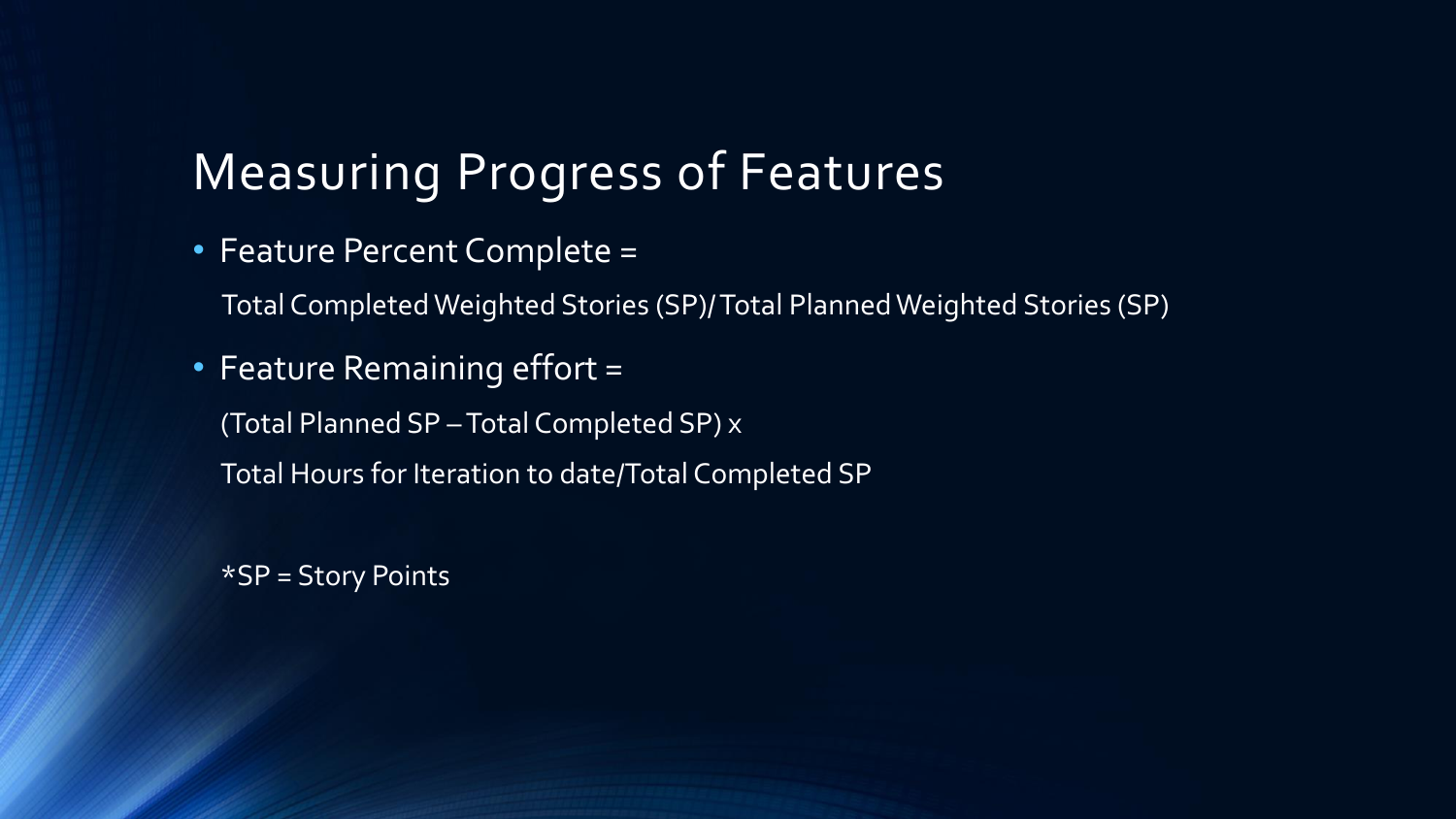#### Why is it important to have Feature in IMS?

- To measure progress AND
- To track dependencies either from other teams or other features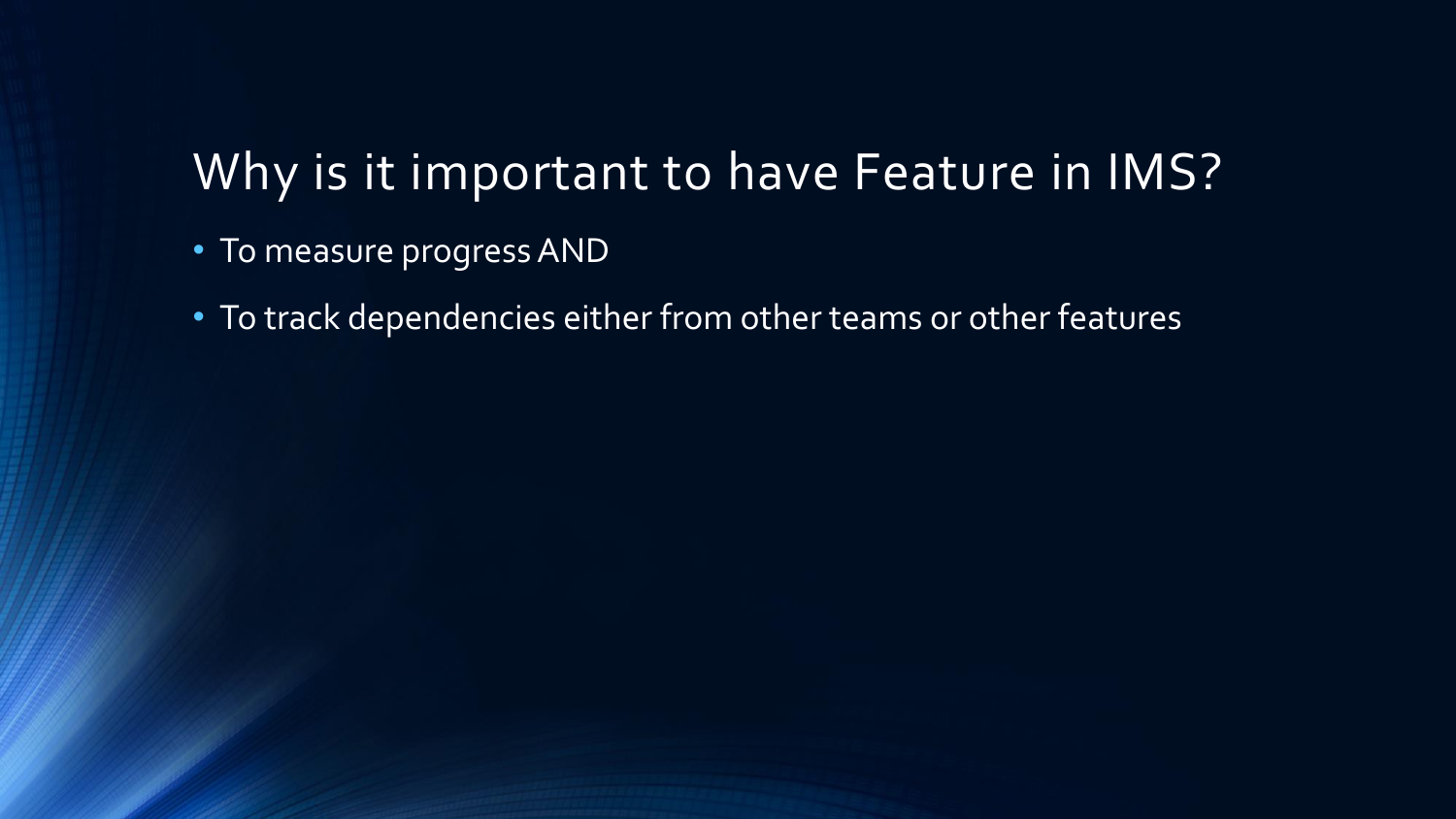# Dependencies in Agile

Agile teams are intended to be cross-functional, self-organized, and capable of delivering a product.

HOWEVER, there are outside factors that create dependencies, especially on large efforts:

- Requirements clarification dependencies
- Expertise dependencies
- Activity dependencies
- Technical dependencies

Identify dependencies at both the Feature level and the User Story Level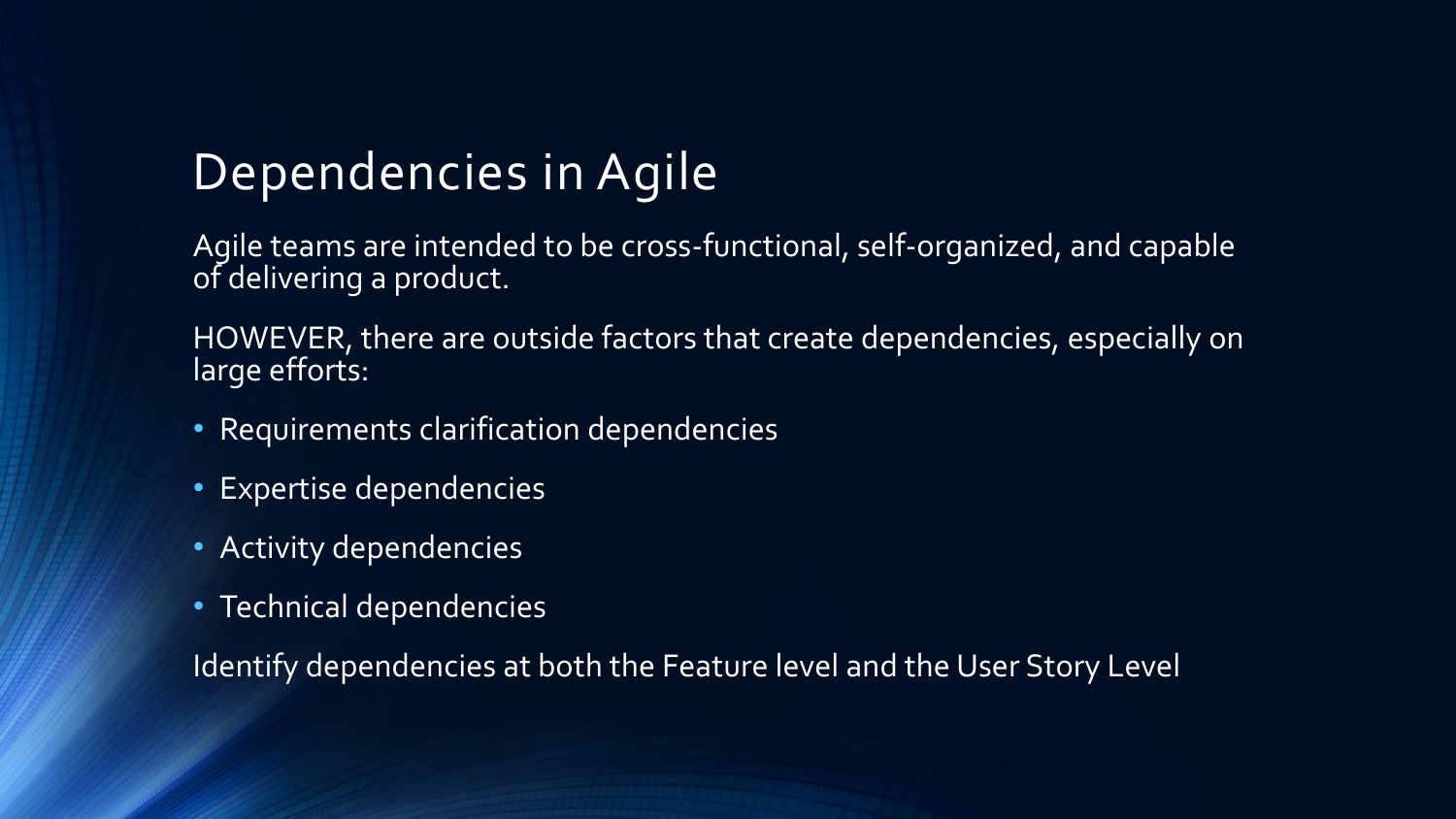### Key Points to consider for IMS

- The feature level will show in the IMS, the story level will not.
- Iteration/Sprint does not equal Critical Path
	- Use Sprints/Iterations as a time guide for how long it will take to complete features based on available resources and backlog prioritization.
	- The goal is to create the "Minimal Viable Product" and development will take a many sprints needed to meet that success criteria.
- Identify dependencies between teams and create integration points.
- Identify key milestones and tasks that support them that maybe outside the agile team:
	- Technical Reviews
	- External Reviews/Briefings
	- Coordination with external stakeholders
	- Operational support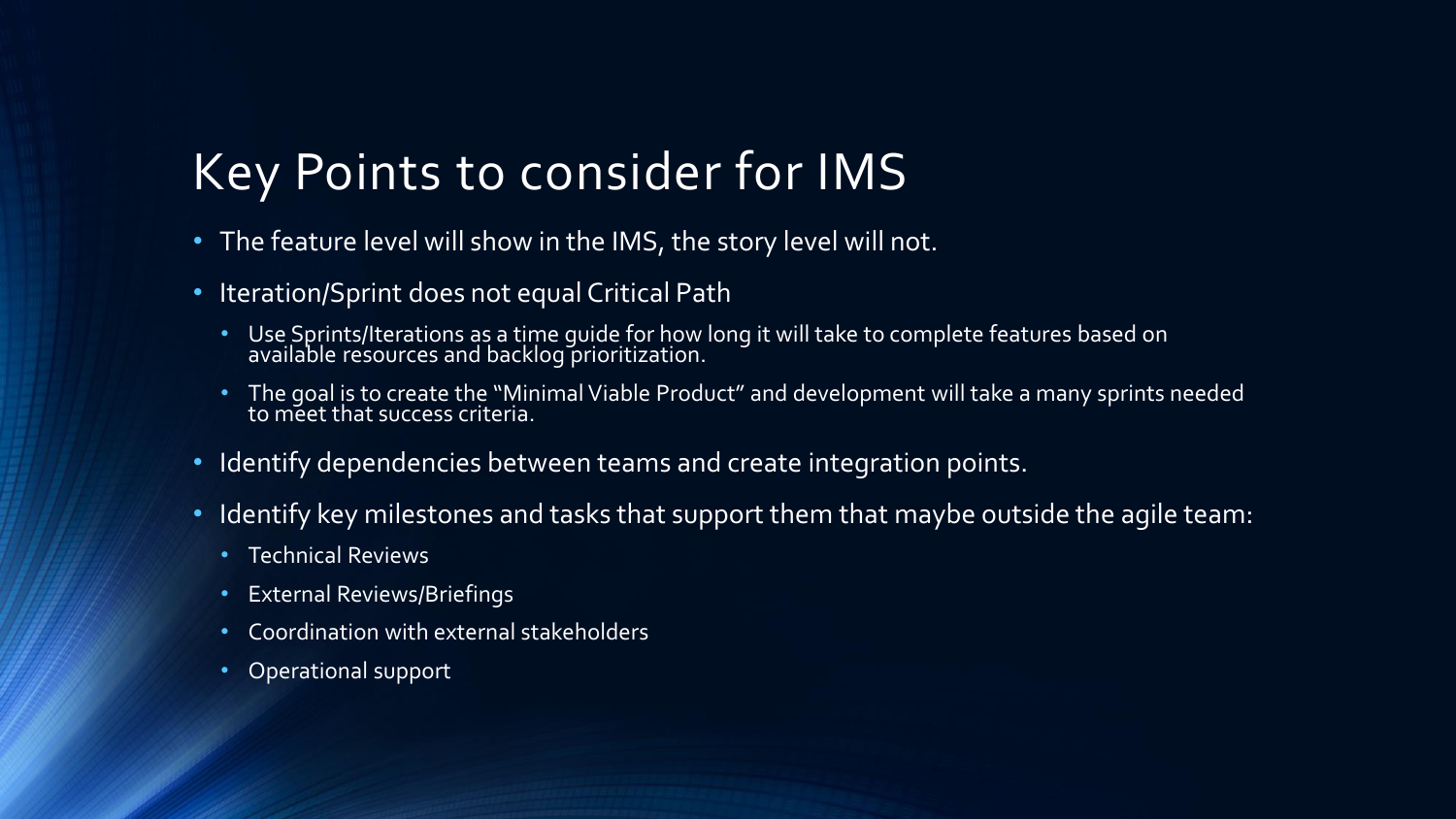#### Discussion Time

- Thoughts on breaking up an implementation by a Configuration Team vs a Deployment/Readiness team?
- Thoughts on how much detail should be included in IMS, agree or disagree about it being at feature level?
- Thoughts on external dependencies on how they should be managed?